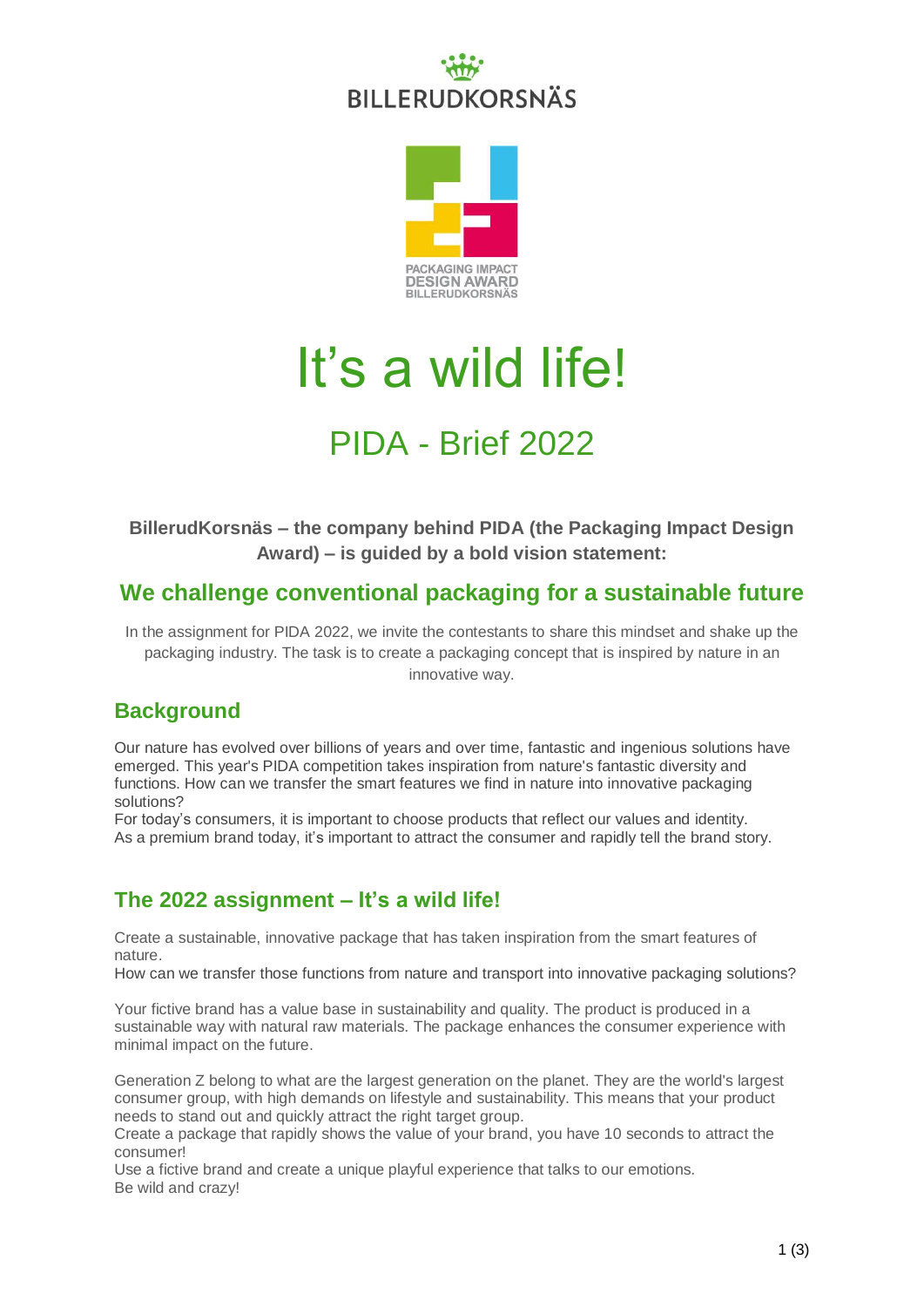### **BILLERUDKORSNÄS**

#### **Basic rules of the competition**

- Create a sustainable, packaging concept for a fictitious, premium consumer brand using CrownBoard from BillerudKorsnäs
- Produce a short film showcasing the experience of your concept & package
- Produce a film with a digital presentation of your packaging concept. The presentation should include a group picture of the team members, a clear demonstration of the overall different features inspired by nature and sustainability implications (the material used, how the waste can be handled, or second usage etc.) Other aspects to consider include protection of the contents and user friendliness
- A One-Pager description of the concept and product-/package explanation with an outline or a drawing of the structural design of the package.

For more detailed information, see the "Guidelines for project documentation."

#### **Target audience**

Generation Z - environmentally aware, politically savvy and determined to make a change.

#### **Market segments to focus on**

- Cosmetics & beauty care
- Premium food & confectionary
- Luxury Drinks
- **Graphical**

#### **Material**

- CrownBoard Prestige
- CrownBoard Craft

#### **Application information**

The packaging design project entered into the competition must include the following mandatory information. Missing or incomplete information may lead to non-acceptance of the project.

- Product and/or brand name
- Each group shall have a project name and submit full contact details to all members of the group (name, address, telephone number and e-mail address).
- Produce physical packaging prototypes, the prototypes (3 sets) should be sent to a given address before closing date of the competition.
- The One-Pager, the presentation and the film are to be sent digitally, via the application form on the website [\(www.billerudkorsnas.com/pida\)](http://www.billerudkorsnas.com/pida). All documentation must be labelled clearly with the name of the project.